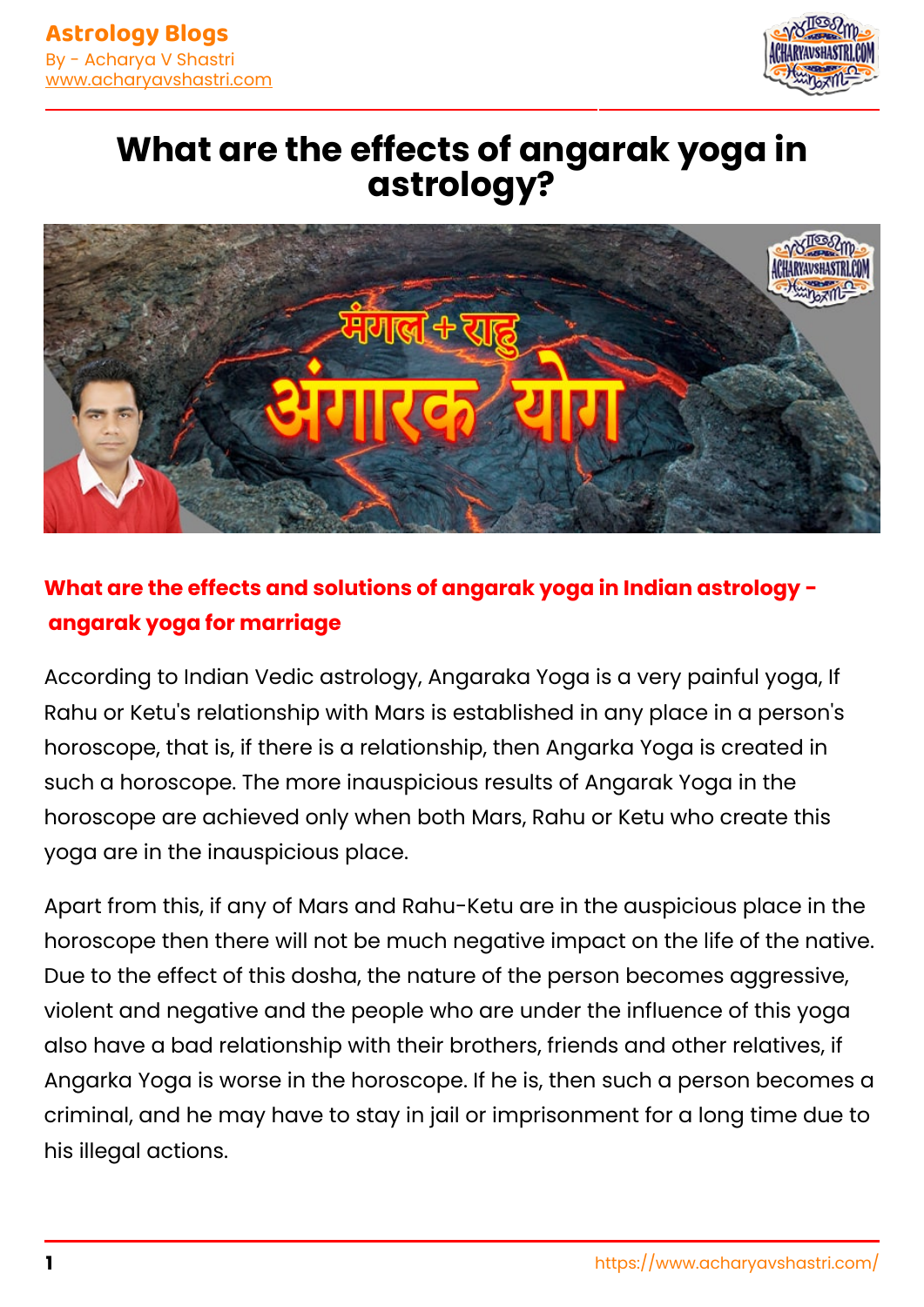

Rahu and Mars together make Angarak yoga, in the Lal Kitab, this yoga is named mad elephant or spoiled lion, if this yoga is in someone's horoscope, there are many ups and downs in the lives of such people, it Yoga gives good fruit less and bad fruit more, in astrology this yoga is considered inauspicious. Angarak yoga for marriage creates so many hurdles and mistune the relationship.

Angaraka yoga is formed by the association of Rahu and Mars, because Mars is the planet of the fire element, and Rahu is the element of air. As soon as both planets are together, Vayu works to increase the fire, in the horoscope of this yoga the person is trapped in anger and confusion of not being able to make decisions, anger, fire, accident, blood related diseases and skin problems are mainly due to Angarak Yoga.

Due to Angarak Yoga, the nature of the person becomes aggressive, violent and negative and under the influence of this yoga, the person is estranged from his brothers, friends and other relatives, lack of money due to having Angarak yoga, in its effect the native There is a possibility of accident, such a person is suffering from diseases and his enemies use magic on him, Angarak yoga has a bad effect on business and marital life too.

If angarak yoga is being formed then first of all, in whatever sense of the horoscope this yoga is made and the feelings which are in sight of Rahu and Mars make those feelings suffer and there are conflicts in the aspects governed by those expressions. .

### **Affected Native**

- Angaraka yoga can be identified only by the behaviour of the native. In this effect, the person has violent anger with extreme anger.
- They are unable to take any decision of their own but these people are justified.
- By nature these natives are allies. Under the influence of this yoga, the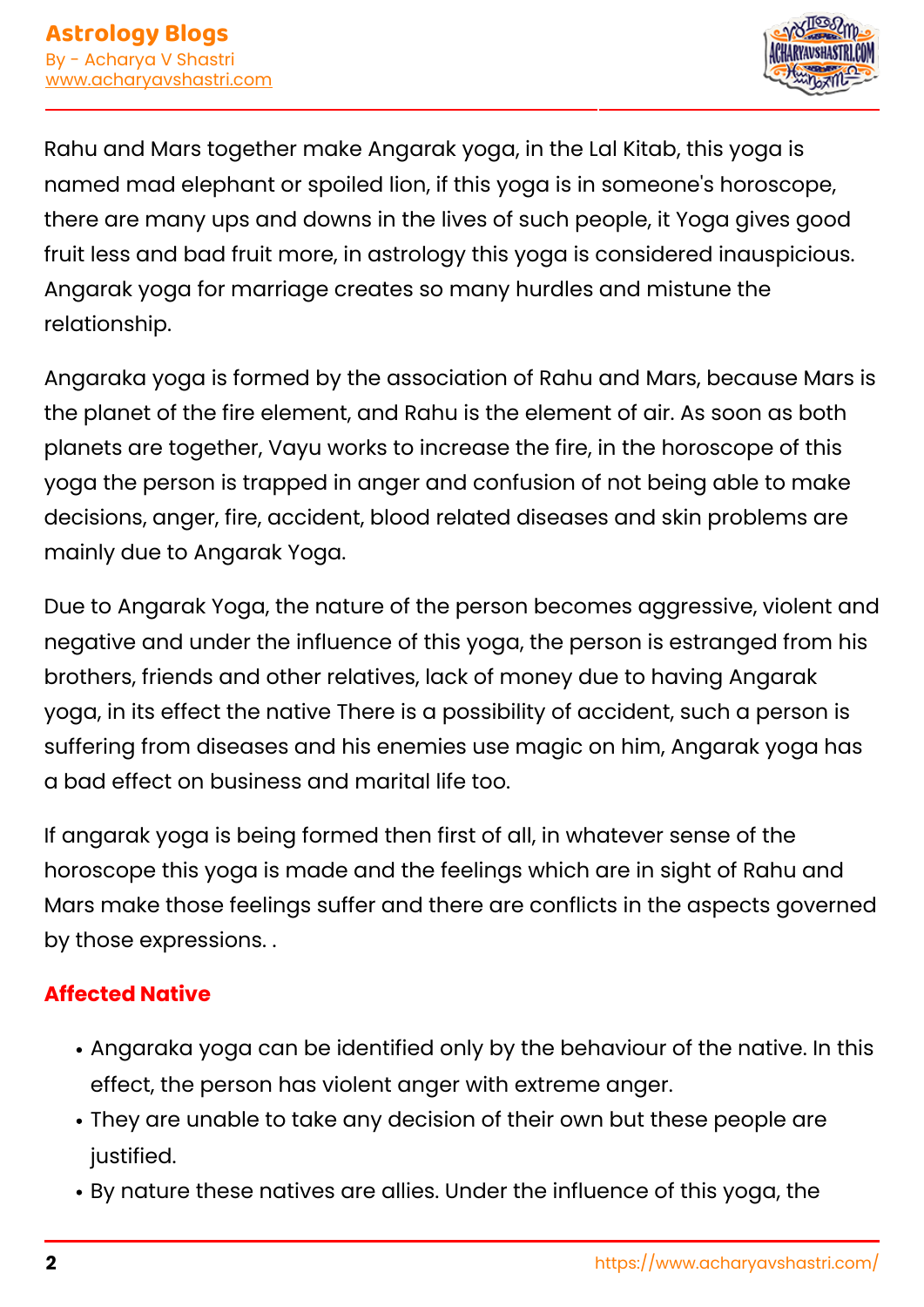

person becomes an appointed or administrative agent on a government post.

- Angarak yoga, as the name itself suggests, is the factor of fire. In this horoscope, the person is trapped in anger and not able to make decisions. Angarak yoga mainly causes anger, fire, accident, blood related diseases and skin problems.
- Angarak yoga gives both auspicious and inauspicious results. After this yoga is formed in the horoscope, the person earns name and money by their hard work. The effect of this yoga brings many ups and downs in a person's life.

#### **Effect of Angaraka Yoga in the 12 houses of the horoscope: -**

- Having **Angarak yoga in the first (1st) house** gives dissatisfaction with stomach, liver disease, forehead injury, unstable mentality, cruelty and personal feelings.
- The presence of **angarak yoga in the second (2nd) house** creates fluctuations in money, speech and faults, disputes with family members, and makes for a positive mood.
- Having **angarak yoga in the third (3rd) house** is successful with bitter relations with friends and sisters, banter, over-zeal, and breakfast fraud.
- Due to the presence of **Angarak yoga in the fourth (4th) house**, the mother suffers misery, disturbance, tribulation, house disruptions and land disputes.
- Having **angarak yoga in the fifth (5th) house** can also benefit from childlessness, dissatisfied with children, trouble with illegitimate love affairs and gambling.
- Due to having **Angarak yoga in the sixth (6th) house** is best sense, a person can become a borrower, a loan-maker, a hostile, a bloody, fiery but also a "Dr. Surgeon".
- Having **Angarak yoga in the seventh (7th) house** also brings unhappiness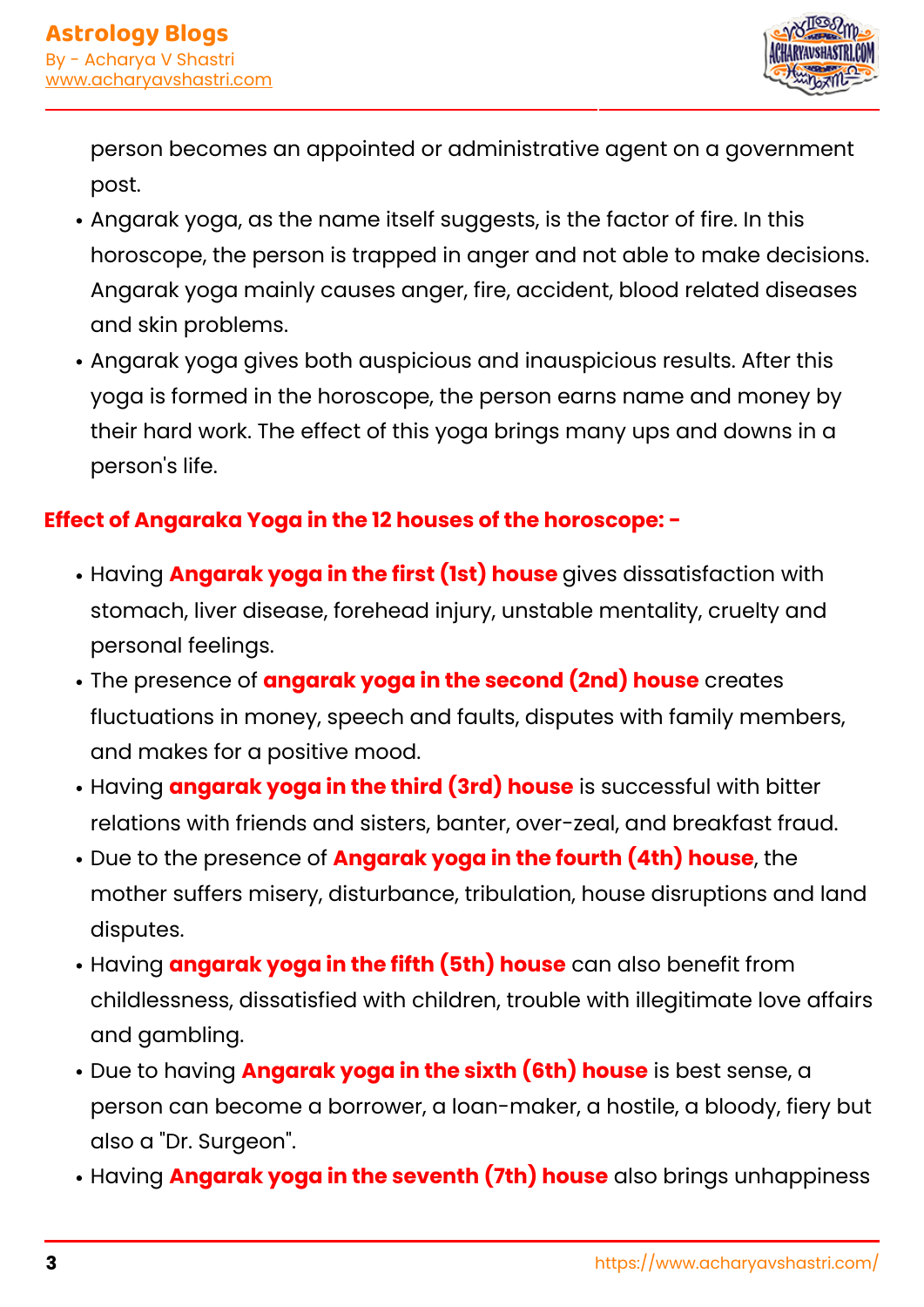

- disputed marital life, illegitimate relationship, violent life partner, lustful, widow or widower and deceit in partnership.

- Charges-insults, money-loss, pain below the knees, injuries, and road accident are strong results due to having **Angarak yoga in the eighth (8th) house**. But there is also the addition of ancestral property to meet and plunder.
- **Obstacles in higher education due to having Angarak yoga in the ninth (9th) house**, fatless, wretched, conservative and indulged in Tantra mantra, are pitiless-cursed, suffer from children. And face a lot of problems.
- **By having Angarak yoga in the tenth (10th) house,** those who break the traditions, irked by the father's wealth, can hurt the feelings of the parents, but such people can be very hard-working, officers, working people, sportsmen and highly successful.
- **By having Angarak yoga in the eleventh (11th) house,** abortion, disability in children, immoral income, individuals are thieves, traitors. But one can benefit from the property.

### **Positive Effects of Angakarak Yoga**

- The native will be inclined towards politics and succeed if the planets are benefic.
- If the native is very hard-working and active, he will succeed and achieve great heights.
- The native will earn a lot in business partnerships.
- The native will be wealthy if the Lagna lord and Bhagya Paksha are benefic.

### **Negative Effects of Angakarak Yoga**

- When Rahu and Mars goes malefic, the following effects come as a result.
- The native will not be at peace if he choose politics.
- The native will suffer obstacles in property related matters.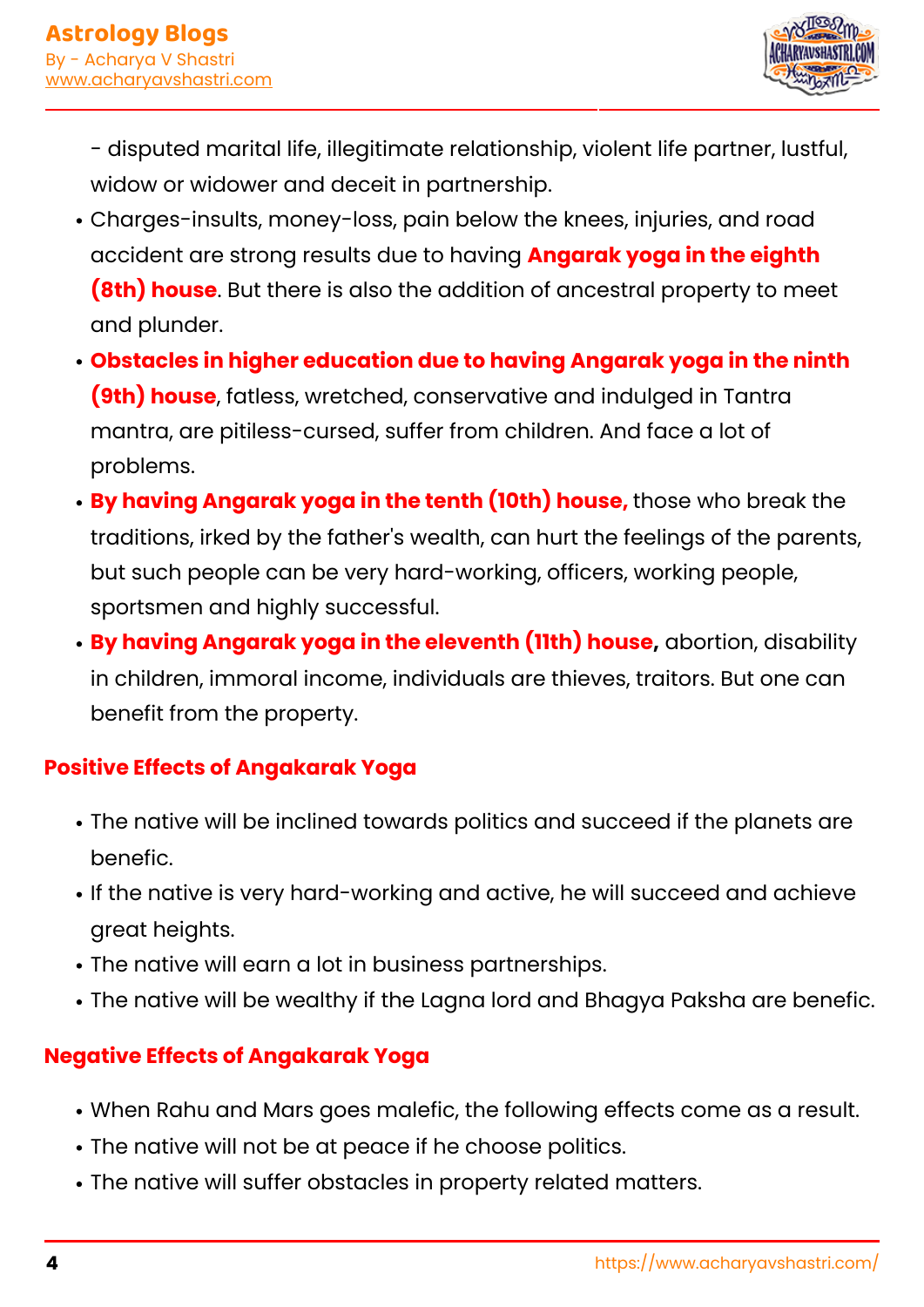

- The native will be very aggressive which will lead to sudden separations from family.
- The native must not be lazy, aggressive and selfish, it is inauspicious.
- The native will be violent and short tempered which will arise negativity and revenge thoughts in him.
- Female native will have taunting and aggressive tone which can lead to unhappy married life.
- The native will lose due to misunderstandings in business.
- The native will not be able to have an access over ancestral property.
- The person will struggle a lot.
- The native will have to visit doctors and lawyers regularly.
- The native may face stomach related problems.
- The native will lose everything if Lagna lord and Bhagya Paksha are not strong.
- The native's mother may die early or may be sick most of the time.

## **Remedies of Angakarak Yoga (Angarak yog remedies)**

- The person should eat honey three times a day on a regular basis.
- Worship Lord Hanuman and offer sindoor.
- The native may be able to reduce the malefic effects by worshipping lord Ganesha.
- Worship Goddess Laxmi, Saraswati and Lord Shiva together. Never worship Goddess Laxmi alone.
- The head of the family should clean the house with broom.
- Cook sweet chapatti and give it to street dogs.
- One can organize rahu shaanti pooja at home.
- Worship Goddess Laxmi with moon in rohini nakshatra.
- The native must do meditation and stay away from conflicts.
- Organize satsangs and invite gurus at home.
- The person should go temples and pray peacefully.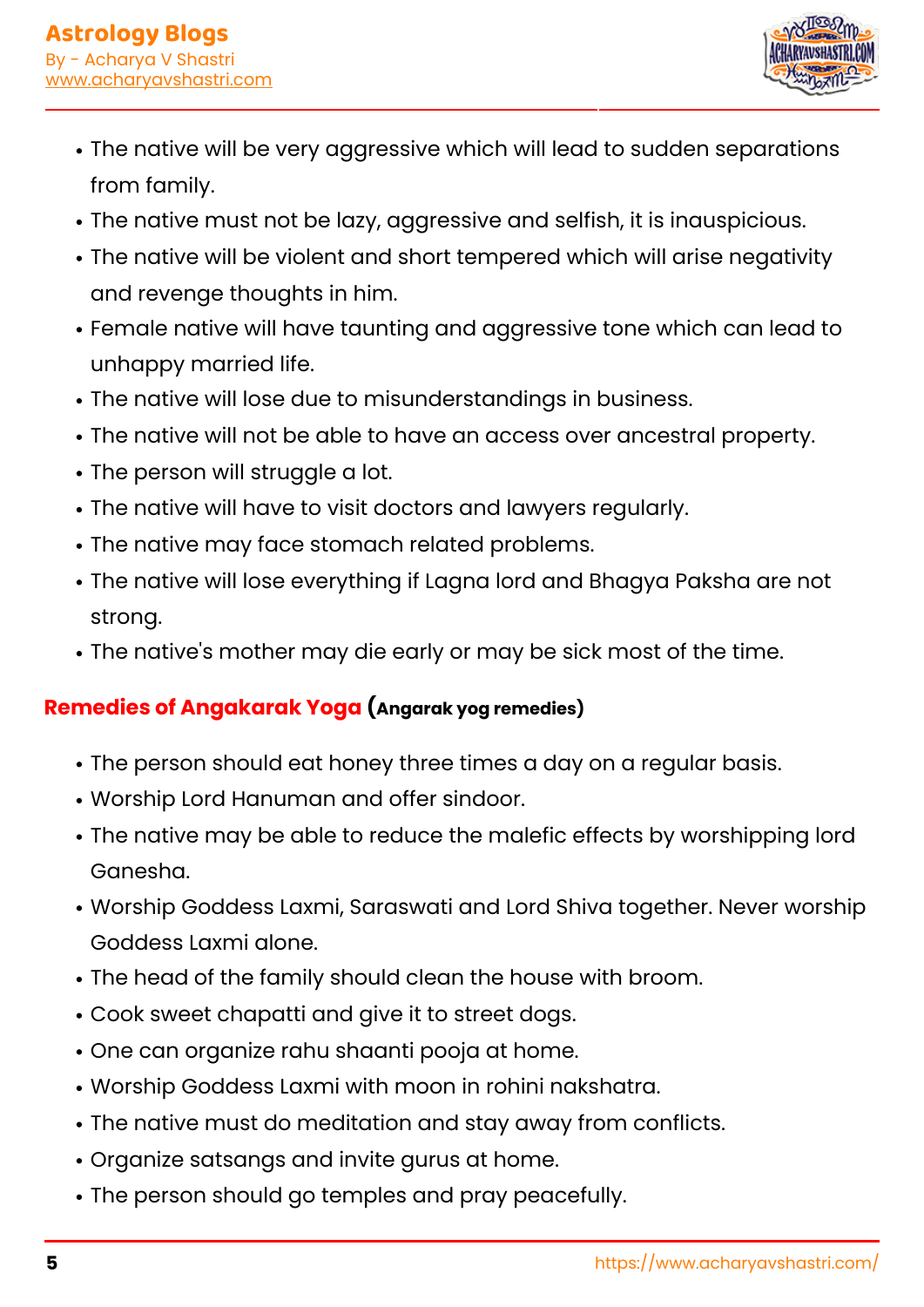

- One can wear silver ball.
- Light a diya every evening is a best solution as angarak yoga remedies.
- The native should wear a threefold ring made up of copper, silver and gold on Tuesday.
- Respect and serve your mother.
- The native must not worship Laxmi poojan on Navmi, Chaturdashi and chaturthi.
- The native may keep sindoor in a mud pot at home.
- The native may keep shree yantra or kuber yantra at home.
- The native may keep a vessel full of water near his pillow.

### **12 sign effects of Angakarak Yoga**

Angarak Yoga made by Mars and malefic node Rahu may so lesser if this Yoga is formed in Aries, Leo, Scorpio, Sagittarius, Capricorn or Pisces. That's why Mars is stronger than Rahu in Aries, Leo, Scorpio, Sagittarius, Capricorn or Pisces signs. Therefore Like this unfavourable Rahu may not cause much harm to the consequences of Mars. On the other part, the founding of Angarak Yoga in Taurus, Cancer, Libra or Aquarius may prove distress for the individual. Rahu may do more harm to the power of Mars in Taurus, Cancer, Libra or Aquarius signs.

Having Angarak yoga in a double sense can lead to criminal tendency, coercion and arrogance. But there are benefits from import-export, foreign trade and bribery.

**For more information related to astrology, contact [Best Astrologer in](https://www.acharyavshastri.com/about-us/) [Dwarka, Gurgoan and Delhi NCR, Acharya V Shastri:](https://www.acharyavshastri.com/about-us/) + 91-9205722942**

## **[Read On Website](https://www.acharyavshastri.com/blog/angarak-yog-effects-solutions-remedies-acharyavshastri/)**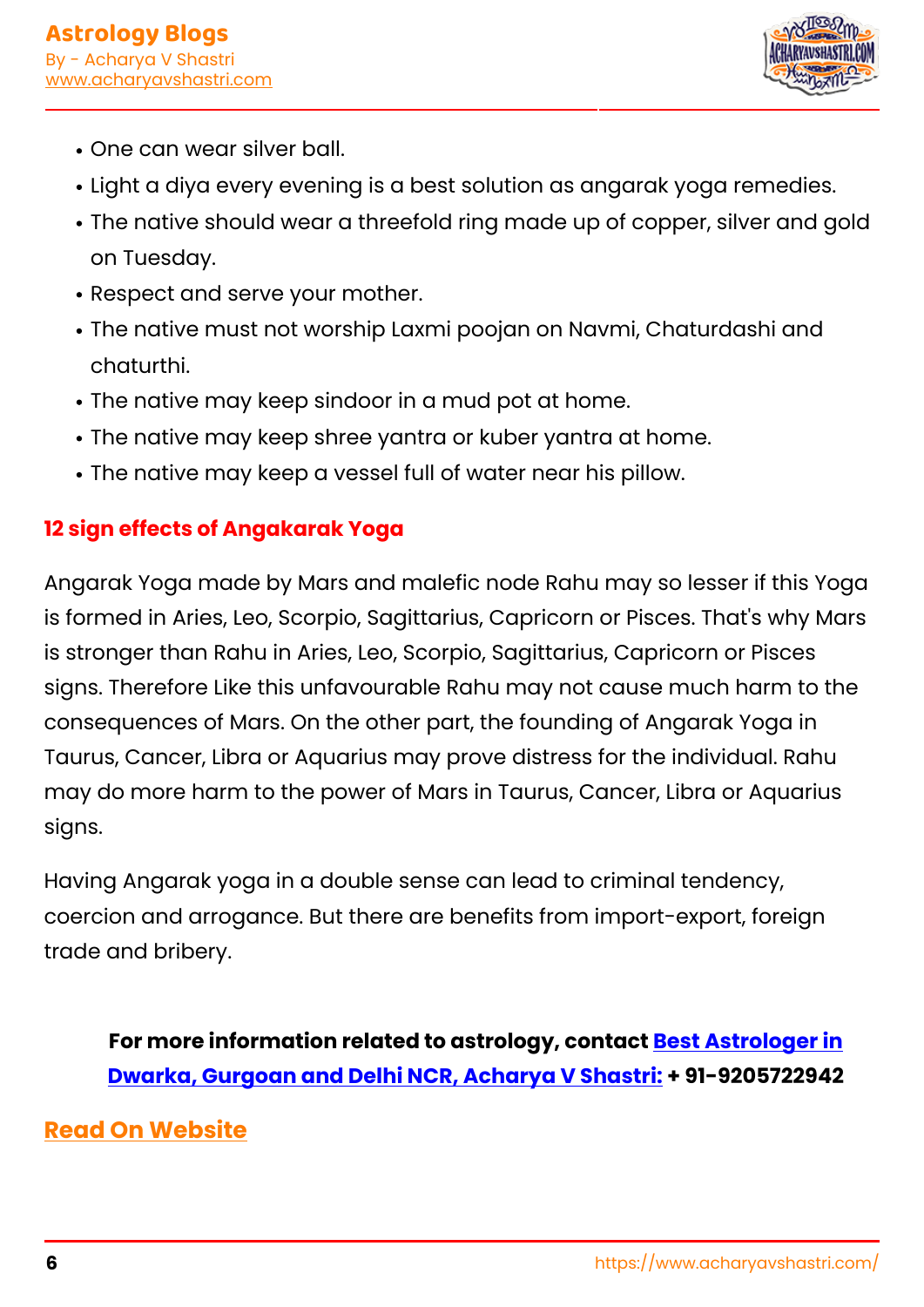

# **Other Blogs**



**[Aaj Ka Panchang 9 मई 2022](https://www.acharyavshastri.com/blog/panchang-todays-hindi-today-panchang-9-may-2022-aaj-ka-panchang-shubh-samay/) [का पंचांग: 9 May 2022 ka](https://www.acharyavshastri.com/blog/panchang-todays-hindi-today-panchang-9-may-2022-aaj-ka-panchang-shubh-samay/)** Panchang, शुभ मुहूर्त और **[राकाल का समय](https://www.acharyavshastri.com/blog/panchang-todays-hindi-today-panchang-9-may-2022-aaj-ka-panchang-shubh-samay/)**



**[Aaj Ka Panchang 02 जून](https://www.acharyavshastri.com/blog/panchang-todays-hindi-today-panchang-02-june-2022-aaj-ka-panchang-shubh-samay/) [2022 का पंचांग: 02 June 2022](https://www.acharyavshastri.com/blog/panchang-todays-hindi-today-panchang-02-june-2022-aaj-ka-panchang-shubh-samay/)** ka Panchang, शुभ मुहूर्त और **[राकाल का समय](https://www.acharyavshastri.com/blog/panchang-todays-hindi-today-panchang-02-june-2022-aaj-ka-panchang-shubh-samay/)**



**[Aaj Ka Panchang 13 सतंबर](https://www.acharyavshastri.com/blog/panchang-todays-hindi-today-panchang-13-september-2022-aaj-ka-panchang-shubh-samay/) [2022 का पंचांग: 13](https://www.acharyavshastri.com/blog/panchang-todays-hindi-today-panchang-13-september-2022-aaj-ka-panchang-shubh-samay/) [September 2022 ka](https://www.acharyavshastri.com/blog/panchang-todays-hindi-today-panchang-13-september-2022-aaj-ka-panchang-shubh-samay/)** Panchang, शुभ मुहूर्त और **[राकाल का समय, Best](https://www.acharyavshastri.com/blog/panchang-todays-hindi-today-panchang-13-september-2022-aaj-ka-panchang-shubh-samay/) [Muhurat](https://www.acharyavshastri.com/blog/panchang-todays-hindi-today-panchang-13-september-2022-aaj-ka-panchang-shubh-samay/)**



**[Astrology for Business](https://www.acharyavshastri.com/blog/astrology-for-business-success/) [Success](https://www.acharyavshastri.com/blog/astrology-for-business-success/)**



**[What is a Nadi Dosha?](https://www.acharyavshastri.com/blog/what-is-nadi-dosh-in-kundali-and-tips-to-rectify-it-acharyavshastri/) [Learn remedies to remove](https://www.acharyavshastri.com/blog/what-is-nadi-dosh-in-kundali-and-tips-to-rectify-it-acharyavshastri/) [Nadi defects by Acharya V](https://www.acharyavshastri.com/blog/what-is-nadi-dosh-in-kundali-and-tips-to-rectify-it-acharyavshastri/) [Shastri.](https://www.acharyavshastri.com/blog/what-is-nadi-dosh-in-kundali-and-tips-to-rectify-it-acharyavshastri/)**



**[PunarVasu Nakshatra –](https://www.acharyavshastri.com/blog/punarvasu-nakshatra-star-of-rejuvenation/) [Star of Rejuvenation](https://www.acharyavshastri.com/blog/punarvasu-nakshatra-star-of-rejuvenation/)**



**[These 5 things are the](https://www.acharyavshastri.com/blog/5-best-solutions-for-your-marriage-problems-acharyavshastri/) [solution to all the](https://www.acharyavshastri.com/blog/5-best-solutions-for-your-marriage-problems-acharyavshastri/) [problems of your married](https://www.acharyavshastri.com/blog/5-best-solutions-for-your-marriage-problems-acharyavshastri/) [life by Acharya V Shastri](https://www.acharyavshastri.com/blog/5-best-solutions-for-your-marriage-problems-acharyavshastri/)**



**[Personality Traits of People](https://www.acharyavshastri.com/blog/people-born-on-sunday-astrology-acharyavshastri/) [Born on Sunday](https://www.acharyavshastri.com/blog/people-born-on-sunday-astrology-acharyavshastri/)**



**[Uttra Phalguni Nakshatra-](https://www.acharyavshastri.com/blog/uttra-phalguni-nakshatra-star-of-bull/)**

**[Star of Bull](https://www.acharyavshastri.com/blog/uttra-phalguni-nakshatra-star-of-bull/)**